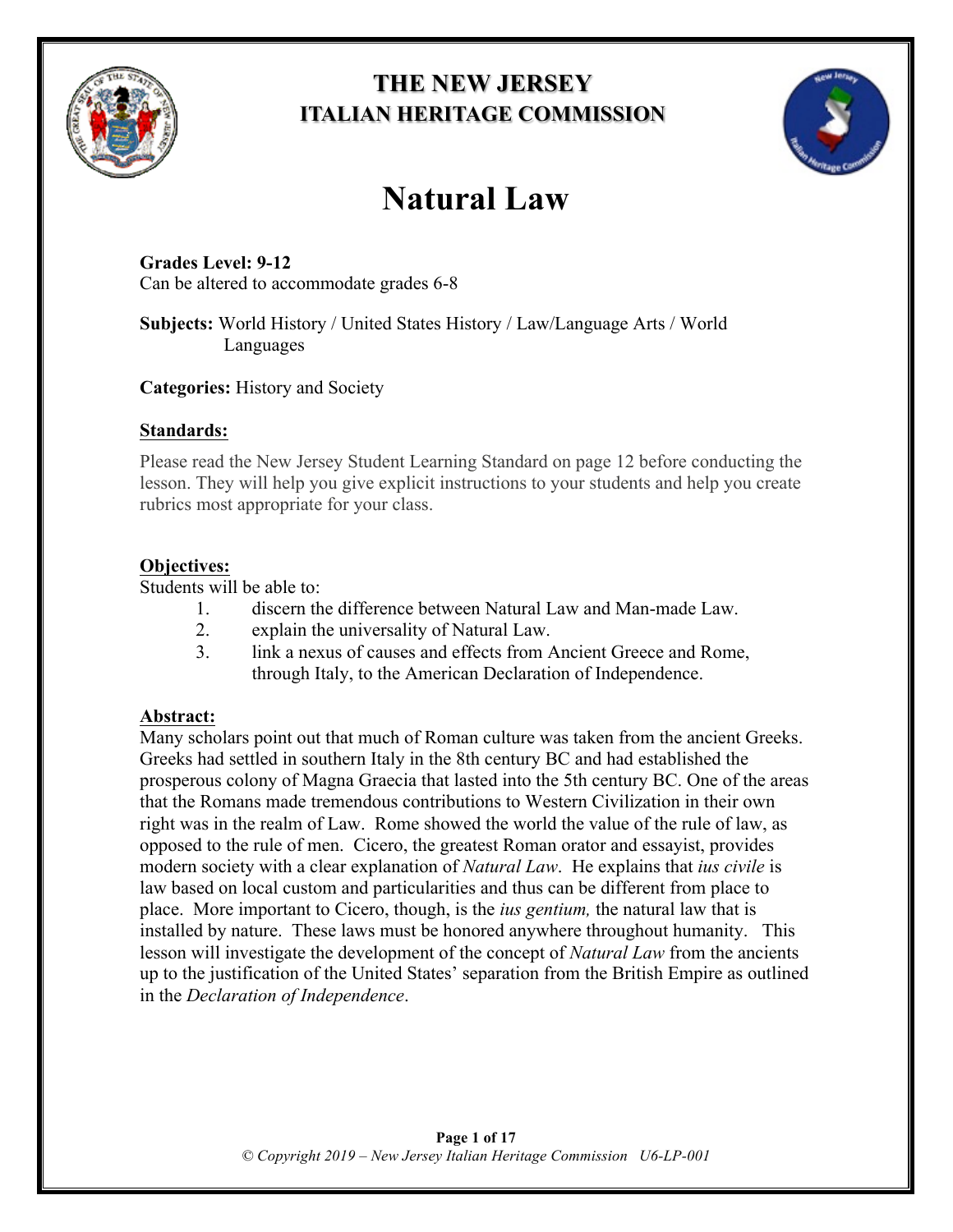#### **Key Terms:**

ius civile *Latin* Customary Law ius gentium *Latin* Natural Law Magna Graecia *Latin* Greeter Greece

inter alia *Latin* Among Other Things Lex Romana Visigothorum *Latin* The Roman Law of the Visigoths Stoicism *Greek* founded by Zeno around 300 BC, holding that a wise man must be free from passion, unmoved by joy or grief, and submissive to the Natural Law.

#### **Background:**

Many scholars point out that much of Roman culture was taken from the ancient Greeks. Greeks had settled in southern Italy in the 8th century BC and had established the prosperous colony of Magna Graecia that lasted into the 5th century BC. They also settled prosperous colonies in Sicily that lasted even longer, well into the 3rd century BC. Hellenic and Hellenistic mythology, philosophy, art, architecture, drama, *inter alia* where passed on to the Latin culture and then to the Western world through the Roman Empire.

One of the areas that the Romans made tremendous contributions to Western Civilization in their own right was in the realm of Law. Rome showed the world the value of the rule of law, as opposed to the rule of men. Kings, senators, governors, mayors, or judges could not ignore the rule of law. They could not just do as they pleased, or just nullify established laws. Even emperors who ignored the rule of law usually were removed through assassination. Romans honored their law and saw the danger of the "rule of men<sup>"</sup>

Some scholars trace the Roman legal traditions back to the Hellenic culture. They point to Aristotle's discussions of Natural Law in the *Politics.* Aristotle explains, "The Law is Reason without Passion." Other scholars look to myths that connect the origins of Rome's 12 Tablets back to Solon of Athens. Still others explain that Roman law was greatly influenced by Greek Stoic philosophy. Most of the Roman elite had been trained in Stoic philosophy in their youth. The Romans hired Greeks to teach Stoicism; however, most of the Roman elite did not became philosophers themselves. Rather, many chose to become lawyers, even if they had other occupations. For example, most of the Roman emperors were lawyers.

Romans believed that the law was what enabled the Empire to succeed and prosper, even more so than the military. Ironically, Rome's Gothic enemies, who had sacked the city in the 5th century AD, issued "*lex Romana Visigothorum,"* the Roman law of the Visigoths. The Visigoths realized that they too could settle societal disputes without violence. They also had to respect all individuals as having the capacity to understand and obey the laws.

Cicero, the greatest Roman orator and essayist, provides modern society with a clear explanation of Natural Law. He explains that *ius civile* is law based on local custom and particularities and thus can be different from place to place. These are laws similar to local traffic ordinances or zoning restrictions and the like. More important to Cicero, there is the *ius gentium,* the natural law that is installed by nature. These laws must be honored anywhere throughout humanity. Humans, by their very nature as humans, are subject to these laws. These are universal laws that all members of a common humanity

**Page 2 of 17**

*© Copyright 2019 – New Jersey Italian Heritage Commission U6-LP-001*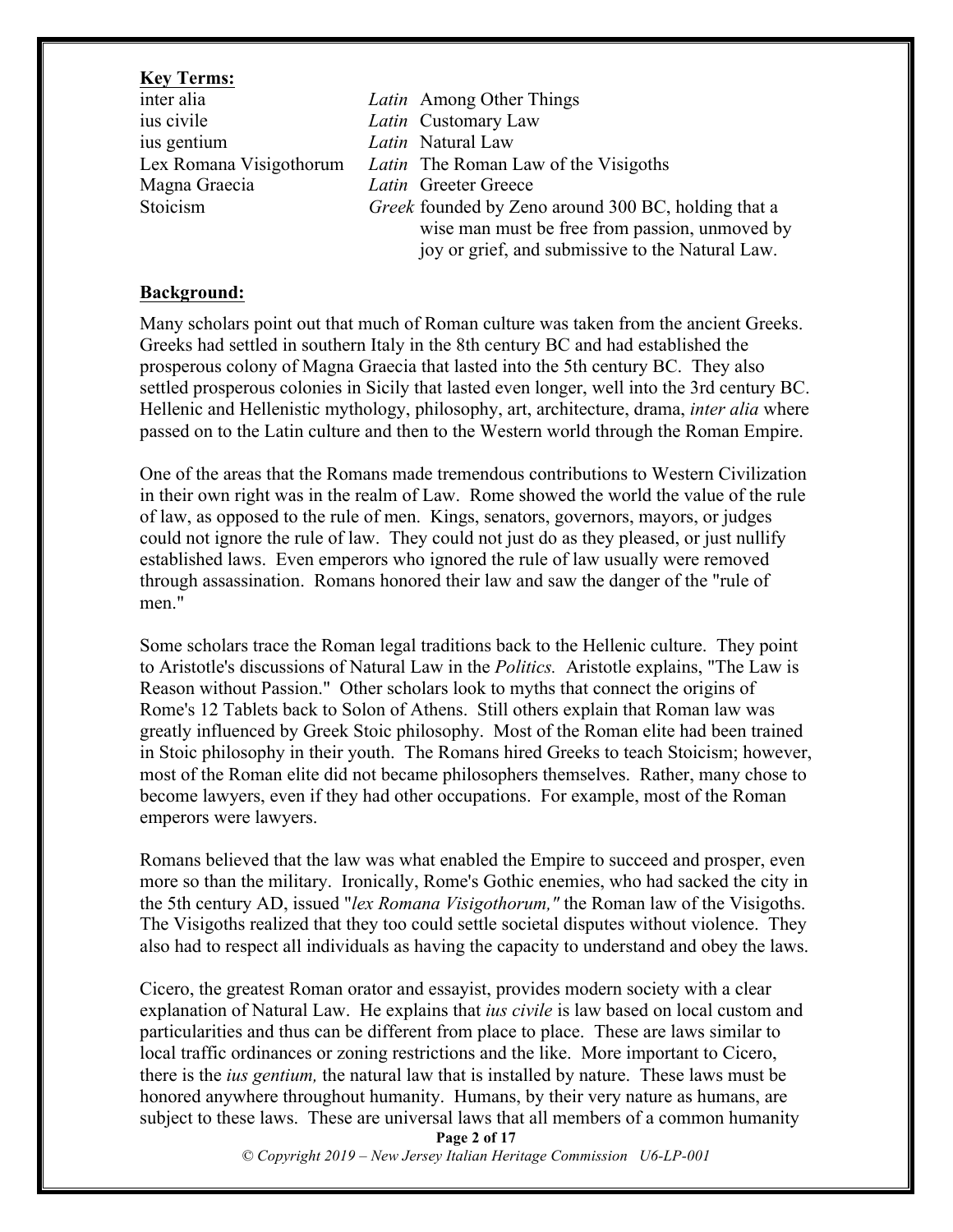must obey. Humans outside of this rational order had to be considered insane, retarded, or too young.

#### **Procedures:**

I. Students will read the excerpts below.

"*The law of nature is the law instilled by nature in all creatures. It is not merely for mankind but for all creatures of the sky, earth, and sea . . . . All peoples with laws and customs apply law which is partly theirs alone and partly shared by all mankind. . . . The law which natural reason makes for all mankind . . . is called 'the law of all peoples (ius gentium)*." --- Section 1.2 of 6th century AD, Roman Emperor Justinian's *Institutes* <sup>1</sup>

"*If our nature were different, our duties would be different*." --- Thomas Aquinas, 12th century Italian theologian

II. Tell the students that they will sit in judgment of a Greek woman named Antigone. The Greek dramatist, Sophocles wrote a play well before Aristotle or Cicero ever developed their positions on Natural Law.

Antigone was the daughter of Oedipus. After her brothers Eteocles and Polynices killed each other, while fighting over the Theban crown, King Creon ordered that no one may bury Polynices. Creon considered Polynices a treacherous rebel. Polynices' dead body was to be left outside to be eaten by birds and dogs.

Antigone and her sisters discussed what to do about this outrage. Her sisters feared that Creon would imprison them or kill them if they defied his order. Antigone, on-the-otherhand, decided that there was an obligation much more fundamental than obeying the King's law. She went out and buried her brother's body. She did not believe it was correct to leave him outside unburied, even if it was contrary to the King's dictates.

Once Antigone was arrested, the King asked her in a sardonic manner, whether she realized who he was. He also asked whether she had heard the order, or whether she understood it. He then asked whether she realized what would happen to her for violating his law.

Antigone explained that a more fundamental law required her to bury her brother. The law she followed was more ancient that the King's authority. It was a universal precept, not just a customary practice.

- III. Ask students the following questions
	- A. Did Antigone have a **right** to violate the King's law?
		- 1. If so, what had King Creon done wrong?
		- 2. If not, is taking the law into one's own hands a dangerous precedent?

 1 Daniel N. Robinson, "The Great Ideas of Philosophy, Part II Course Guidebook," *The Great Courses: Teaching that Engages the Mind.* The Teaching Company

*<sup>©</sup> Copyright 2019 – New Jersey Italian Heritage Commission U6-LP-001*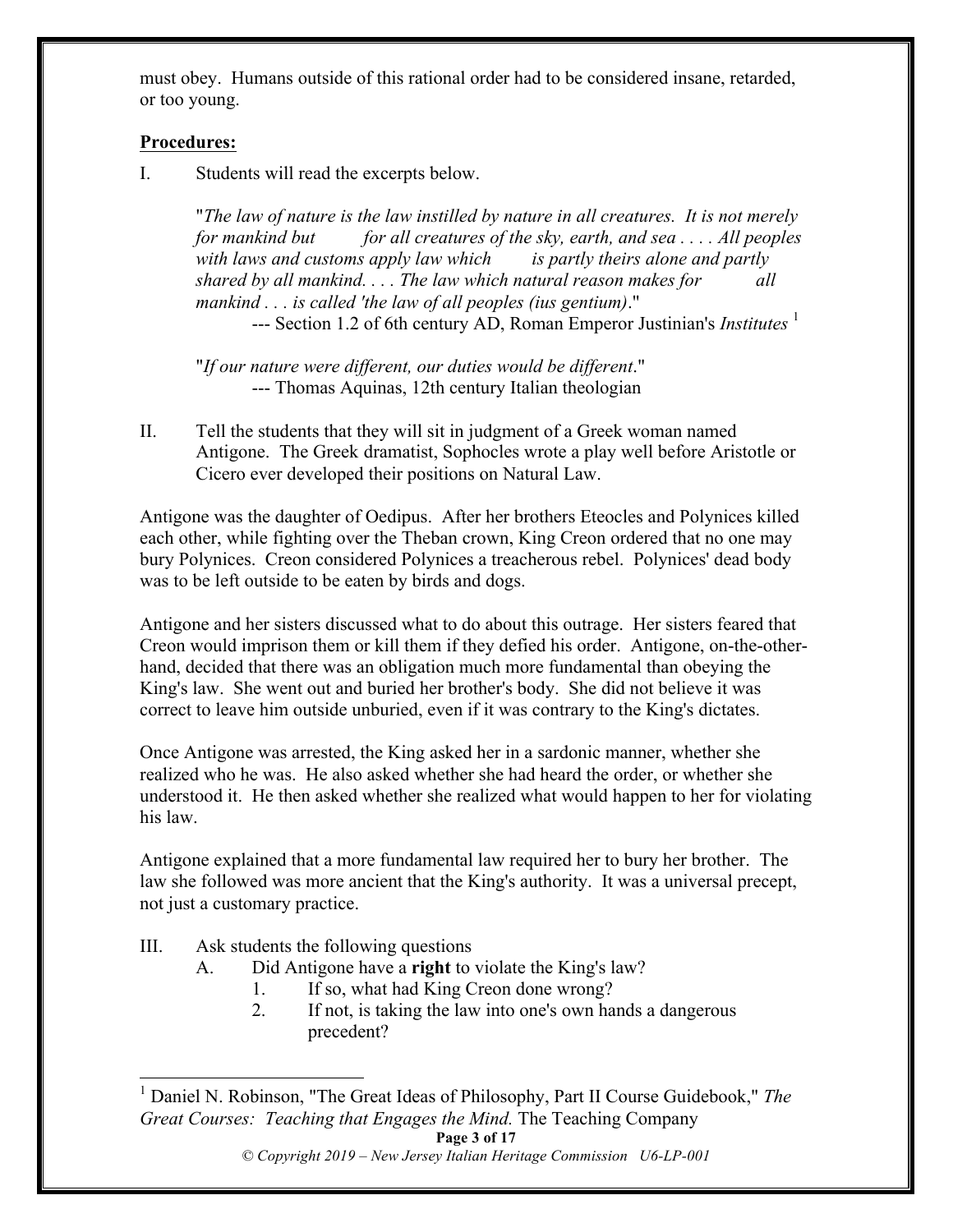IV. Read the portion of the Declaration of Independence below to students.

*When in the Course of human events, it becomes necessary for one people to dissolve the political bands which have connected them with another, and to assume among the powers of the earth, the separate and equal station to which the Laws of Nature and of Nature's God entitle them, a decent respect to the opinions of mankind requires that they should declare the causes which impel them to the separation.* 

*We hold these truths to be self-evident, that all men are created equal, that they are endowed by their Creator with certain unalienable Rights that among these are Life, Liberty and the pursuit of Happiness.*

- A. Did the American Colonies have a right to violate the King's law?
	- 1. If so, what had King George done wrong?
	- 2. If not, is taking the law into one's own hands a dangerous precedent?
	- 3. Did the Continental Congress appeal to Natural Law? Explain

#### **Assessment:**

In a formal paragraph, have students explain Aquinas' proposition, "If our nature were different, our duties would be different." Then, have students explain how Thomas Jefferson might explicate Aquinas' statement, after he had written the Declaration of Independence. Use the *New Jersey Registered Holistic Writing Rubric* for scoring.

#### **Resources:**

Bruce From, editor. *The American Republic: Primary Sources*. Indianapolis: Liberty Fund, 2002.

Ed. L. Miller, editor. *Questions that Matter: An Invitation to Philosophy.* New York: The McGraw-Hill Companies, Inc., 1996.

Daniel N. Robinson. "The Great Ideas of Philosophy, Course Guidebook," *The Great Courses: Teaching that Engages the Mind.* The Teaching Company, Chantilly, VA.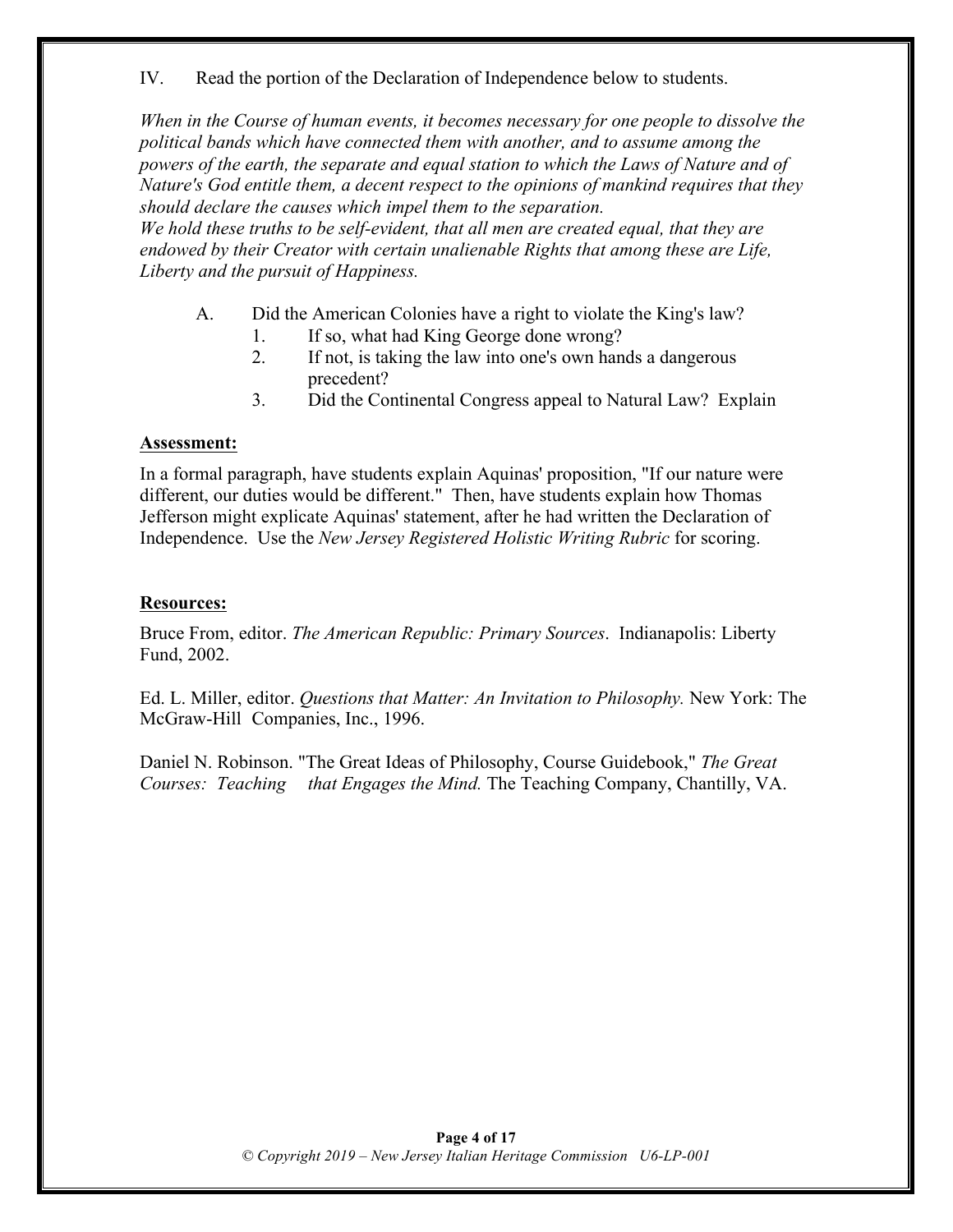# **Supplemental Information** Cicero

Marcus Tullius Cicero made one of the greatest contributions ever made to Western Civilization. He demanded that moral standards stood paramount over government laws. These standards became known as Natural Law. Cicero believed that government is morally obliged to protect human life and private property. Its purpose for existence is to protect the person and the person's private assets. Unlike Cicero, both Plato and Aristotle argued that government could improve morals. Neither had thought of private property as an absolute claim to something over everything else. Cicero, on the other hand, taught that if government did not fulfill its prime purpose-- providing protection, the citizens then had a right to rebel.

Cicero was born January 6, 106 BC, on his grandfather's country estate in Arpinum, about 70 miles from Rome. His family was modestly socially connected; thus, they were not one of the leading families of Rome. They moved to the "Eternal City" when Cicero was eight, so he could get a better education. Like most Roman boys of the Patrician class, he received training in Homer, Euripides, and the Greek orators. His studies required that he attend lectures on law, philosophy, and rhetoric. Fortunately for Cicero, he was able to contemplate dialectics under Diodotus, the Stoic.

Through his studies, Cicero became one of the most eloquent rhetoricians in history. Nonetheless, many scholars claim the Cicero had very little original thought to offer. Surprisingly, Cicero might agree by saying that the Greeks had already exhausted all of the possible methods to pursue truth. Nevertheless, Cicero's great original contribution may be his union of rhetoric and philosophy. Cicero acknowledged that the Sophists had already merged the two disciplines, but he agreed with Plato and Socrates in that the relativistic Sophist philosophy was seriously lacking any real substance. Good philosophy created sound knowledge, but rhetoric made it practical and more effective in the real world.

Though not totally given to Stoic philosophy, Cicero transmitted the Greek Stoic idea of a moral higher law to the modern world. In his dialogue *De Legibus* he talked about the supreme law which existed through the ages, before the mention of any written law or established state. He also referred to it as the law of nature for the source of right. In *De Re Publica* he says: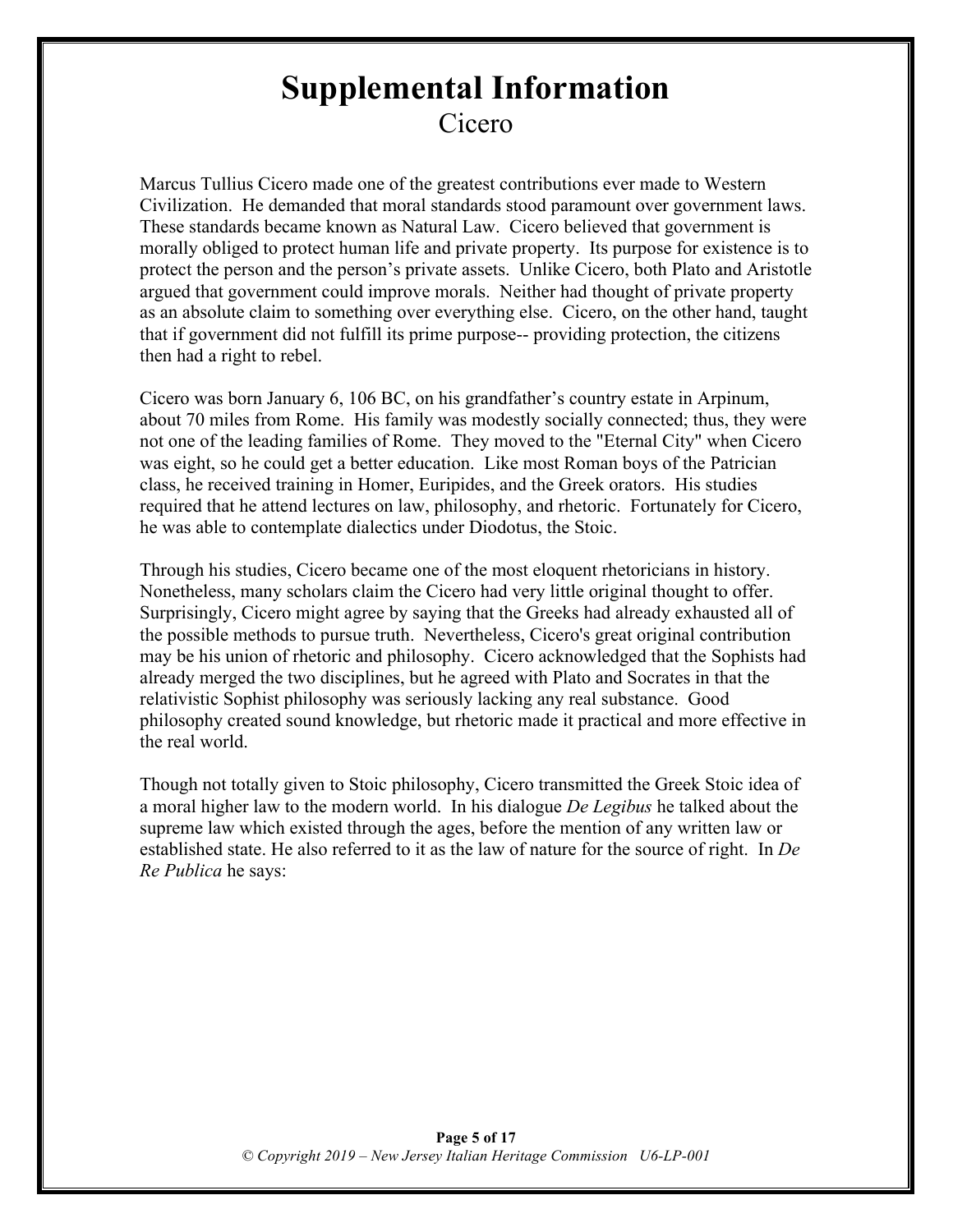# **Supplemental Information** The Justinian Code

Roughly 1,500 years ago Roman Emperor Justinian ordered all laws, case rulings, and law reviews and commentaries that had accumulated under Roman rule throughout Europe, the Middle East, and Northern Africa to be systematically organized into a Codex. The masterwork is known alternatively as the *Corpus Juris Civilis* – (The Body of Civil Law) or simply as the Justinian Code.

One thousand years before Justinian, during the years of the early Roman Republic, the codified rule of law established criteria for a more orderly societal organization. Tumultuous and arbitrary warlord kings and chieftains who commanded at will ruled neighboring kingdoms and tribes.

It was the wealthy Patrician class of the ancient Roman Kingdom that first structured a representative government according to an established rule of law. They organized a republic, in lieu of a heredity monarchy. The Republic guaranteed free elections, with voting rights reserved exclusively to Roman citizens. The Patricians maintained a strict monopoly of power within the Roman Senate. Eventually, the lower or common class Plebeians challenged the Patricians' aristocratic republican rule. The struggle for power eventually produced violent conflicts between the two classes at the beginning of the fifth century BC. The Plebeians forced the Patricians to agree to the election of a number of officials called "tribunes." Tribunes were to look after the Plebeians interests, and they had the power to veto unlawful Patrician acts.

The contest for power became known as "struggle of the orders," which eventually produced, the Law of the Twelve Tablets – a formalized and codified Roman law and constitution-- in 450 BC. Myth records that the Romans obtained these laws from the great Greek lawgiver, Solon of Athens, adding legendary legitimacy for a people who had tremendous respect for the past. The Tablets were considered a kind of charter of people's liberties for later Romans. In reality, though, the Tablets primarily codified ancient customs, including the enslavement of Plebeian debtors, one of the original causes of the revolt. Nonetheless, there was a clear codified and defined law. This set of laws represented a victory for the Plebian classes in creating a codified legal status. They also received new political opportunities, within Roman society that developed very slowly over the next few centuries. The three main principles of Roman law that have been passed on to Western Civilization are single sovereignty, universality, and equity. This established order occurred well before Rome became an empire.

Roman law codified many commonly practiced principles still in use today such as: pre trial processing, protocols followed during a trial, the enforcement of penalties, the rights of fathers, ownership and inheritance of property, real estate law, laws governing burials as well as others. The basic legal unit within Roman society was the family. There, according to the Tablets, the father reigned supreme and had the power of life and death over his wife and children. These laws applied exclusively to Roman citizens, which made citizenship in the Republic, and later, in the Empire a highly valued status.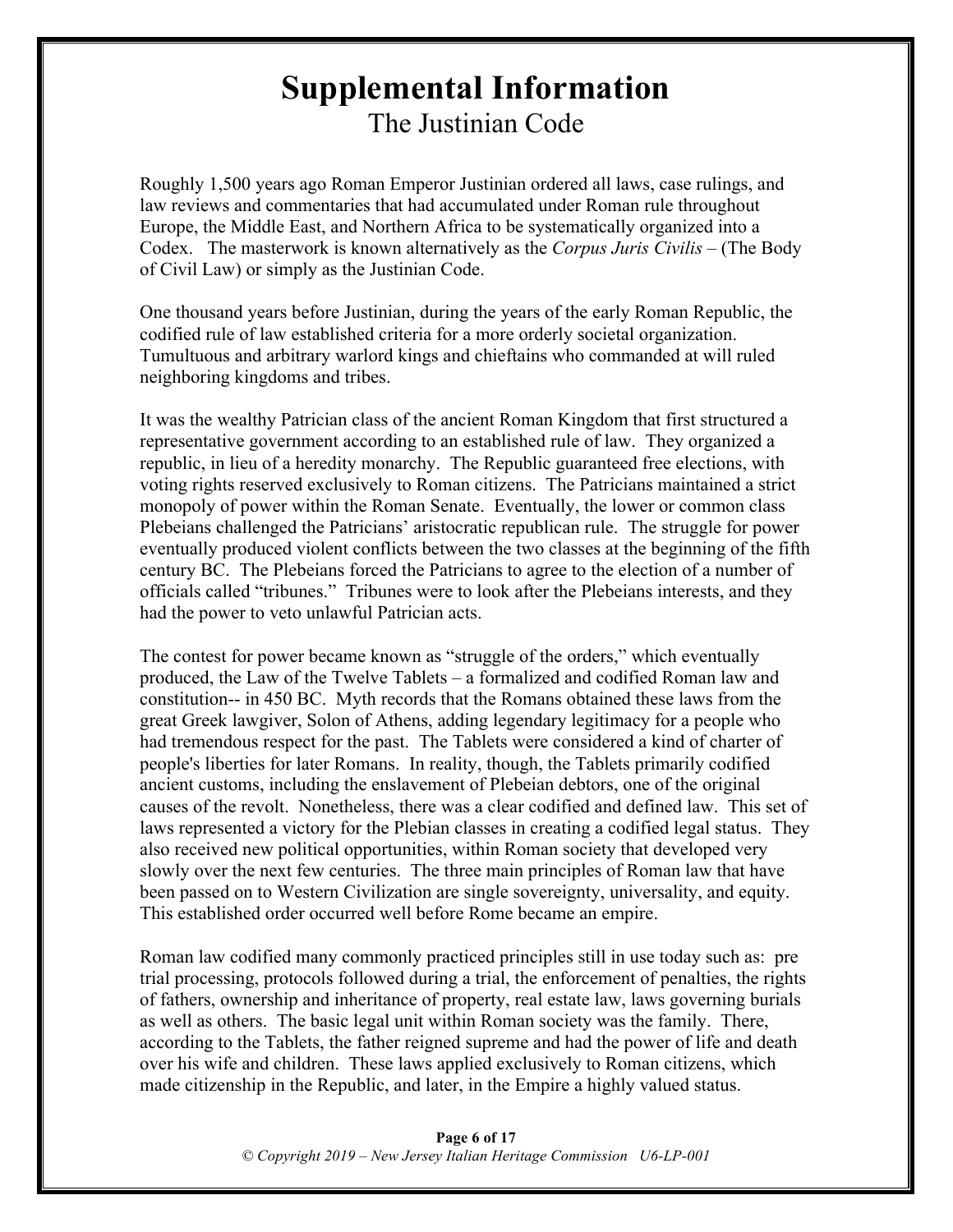As the Republic evolved into an Empire, requiring international agreements and understandings between the dioceses, provinces, and other sovereign states, additional laws and codes were added to Roman law. This international legal system, which declared all men are equal, was often referred to as *ius gentium,* or natural law. When blended with *ius civile*, or civil law over the centuries, Roman law gave birth to a common law applicable to all men and races that had dealings with the Romans.

Around 200 AD, Roman law addressed marriage, giving women the right to retain their personal property and to initiate divorce proceedings. Disputes were regularly settled in courts and past legal decisions were cited as precedents and used to settle cases. This method is still widely practiced today in both Europe and in the United States.

By the sixth century AD, Roman emperors no longer ruled from the city of Rome because the Germanic Visigoths and Lombards had overtaken Italy. In some cases the Germanic tribes accepted Roman law, such as the *Lex Romana Visigothorum,* or The Roman Law of the Visigoths. In other cases, they did not. The Emperor Constantine had earlier moved the Imperial capital to the more easily defended city of Byzantium (modern day Istanbul) during the early fourth century AD. The seat of Roman Imperial power was renamed Constantinople by the Emperor.

During the sixth century, Justinian I resided in the "Second Rome," or Constantinople and began to concentrate his attention back on the Italian peninsula to a degree that had not been possible for previous rulers. A temporary relaxation of tensions along the border with Persia allowed Justinian the luxury to look west and reconquer Italy. His Romanism stemmed from a combination of nostalgia for the old Empire, and his profound distaste for what he believed were the primitive manners of Germanic kings ruling the Roman homeland. Justinian was especially affronted by the fact that Rome was ruled by the Arian Christian Goths who seemed to ignore the Orthodox Catholic traditions of the official Christian Church. Traditions, he deeply cherished. Besides retaking Italy, Justinian, further reduced Germanic rule with the reconquest of the North African kingdom of the Vandals, another Germanic tribe, in 533 AD.

The most enduring of Justinian's accomplishments was his codification of Roman law. He wrote at the beginning of the Codex that a strong state rests on arms and law. The great Roman Empire that he reestablished must have the strength of organized unity. He knew that in order for the reconstituted Empire to prosper, scattered decrees of his predecessors must be collected in a well-ordered codex, so that every Roman citizen could retrieve and learn Imperial law in a timely fashion.

Justinian instituted many new laws, but his lasting contribution to Western Civilization is the classification of older laws that had been scattered throughout the Empire. The authorizing legislation formed a commission of ten lawyers, including the famous Tribonianus and Theophilus, who reduced the cumbersome and incoherent Theodosian Code into an orderly compendium. The Theodosian Code had been published in 438 AD. The commission included all of the new laws that had been introduced after 438, and they produced the new Codex in 529 AD. Justinian also commissioned scholars to accumulate a mass of answers given by previous authorities. The *Responsa Prudentum* organized acknowledged precedents, omitting all superfluities. The old law library of a 106 volumes was reduced to only fifty books. The *Pandects* (laws) were published in 530.

> **Page 7 of 17** *© Copyright 2019 – New Jersey Italian Heritage Commission U6-LP-001*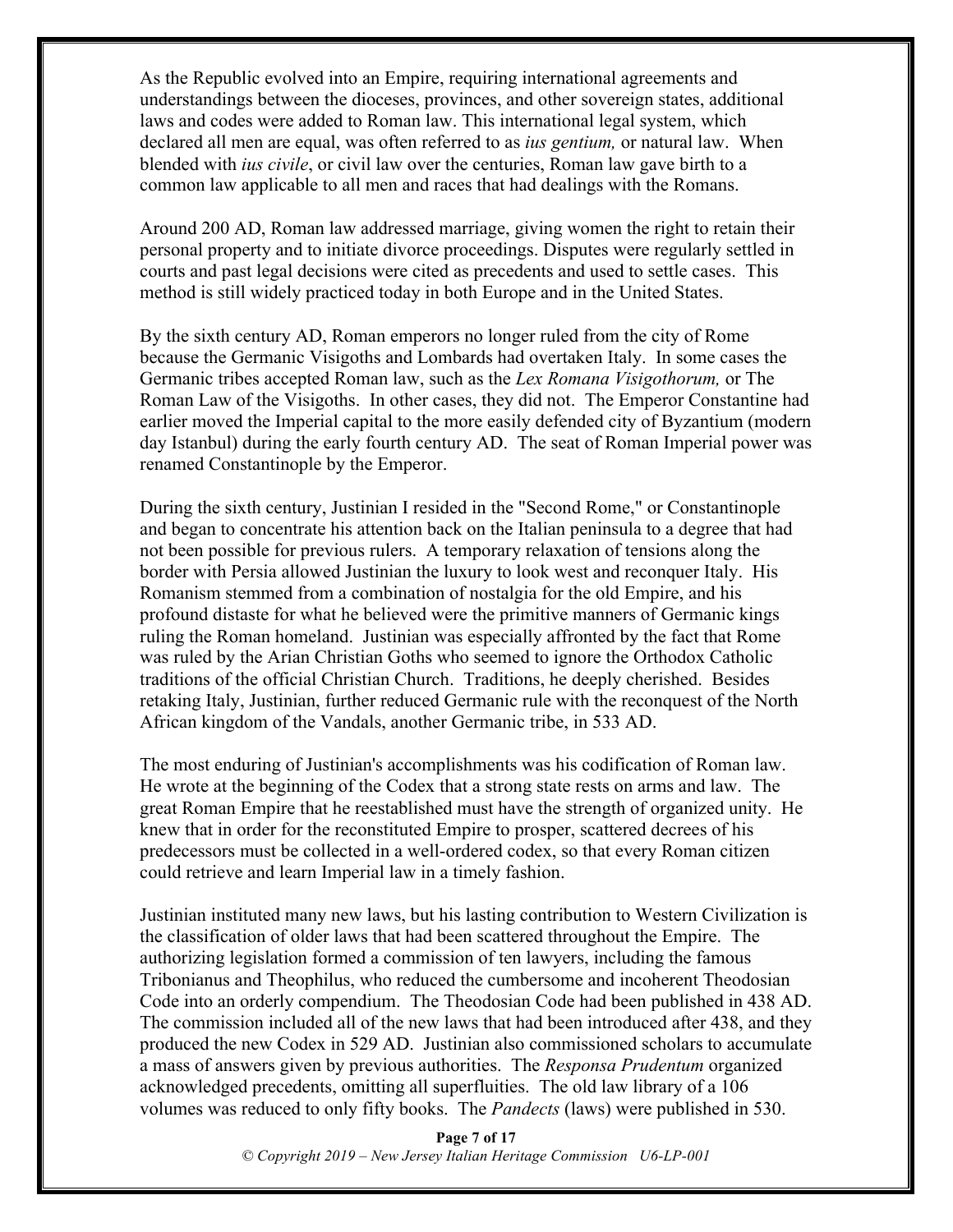Justinian also had a law manual for students compiled from the commentaries of the second century legal scholar Gaius. His *Institutes* was also republished in 530 AD. Four years later, the whole work was revised, and a fourth part, the "Authentic," or "Novels," was added. This version contained later decisions made by Justinian and his courts.

Roman law forms the basis for the civil law of most modern European and Latin American countries and many terms and principles are part of English and American common law. In its day, the Codex combined the western and eastern legal traditions.

Justinian also tried to promote peace and union within the empire by including canon or Church law into his *Corpus Juris Civilis*. The union of peoples in the Empire would be anchored in the "most holy Catholic and Apostolic Church of God." The Codex is full of laws against paganism and apostasy was punished by death. The decrees of the four general ecumenical councils were incorporated into the civil law. There was no toleration of dissent. True to the ideal of Constantinople, the emperor conceived himself as "priest and king," the supreme head on earth of ecclesiastical (Church) matters, as well as in the State. This is the caesaropapist tradition of the (Eastern Roman) Byzantine Empire, the later Russian Empire and the Eastern or Greek Church. Here, Justinian generally deviated from the Latin tradition in the West, which regarded the Pope as the supreme spiritual power on Earth. The Emperor or the state held temporal power. The Latin tradition of duel sovereignty is the prime reason that the policy of separation of Church and State first developed in the West. In the East, the Church was subservient to the **State** 

Justinian's *Corpus Juris Civilis* is the basis of all canon law, and the basis of civil law in every European and Latin American country (and Louisiana in the United States). The codification was the world's first system of laws that addressed canon, criminal, and civil matters along with instructions on how to conduct courts of law. The Code was a major contribution made to the civilized world by an early Italian, Latin- speaking people known as the Romans.

#### **Sources:**

Esposito Russell R. "The Golden Milestone," *The New York Learning Library* 3rd Edition, 2003.

Adrian Fortescue. Transcribed by Joseph E. O'Connor "Justinian I," *New Advent, Catholic Encyclopedia.* http://www.newadvent.org/cathen/08578b.htm

Messini Giovanni. *Ravenna*. A. Longo Publisher: Ravenna Italy, 1988.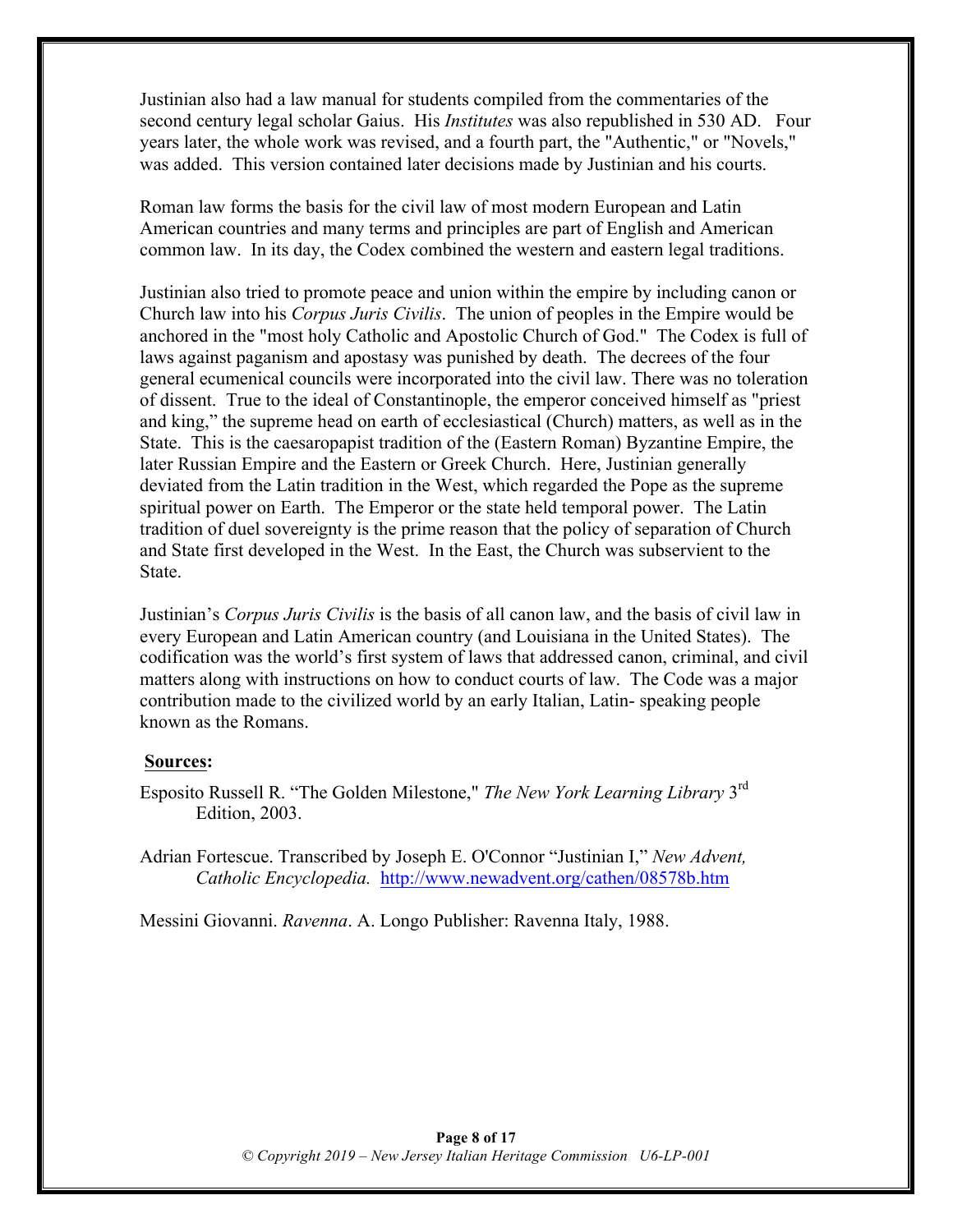# **Supplemental Information** Thomas Aquinas

Thomas Aquinas, considered one of the greatest thinkers to ever live, was born in 1225 or 1227 at Rocca Secca, in the Kingdom of Naples. His parents, Landulph, Count of Aquino and Theodora sent young Thomas to the Benedictine Monastery at Monte Cassino when he was only five years old, according to custom. Thomas came from a very well connected, aristocratic family. They were related to Holy Roman Emperors Henry VI and Frederick II, and to the kings of Aragon, Castile, and France.

As Thomas matured, the Abbot at Monte Casino wrote to Landulph, telling him that a boy with such intellectual gifts should not be left in the monastery. In 1236 Landulph sent Thomas onto the University of Naples where he came under the influence of members of the Dominican religious order. At Naples, Thomas excelled under the tutelage of his preceptors, Pietro Martini and Petrus Hibernus. The young prodigy soon surpassed his teacher, Martini, at grammar, and he was then given over to Peter of Ireland, who trained him in logic and the natural sciences.

While in Naples, Thomas became attracted to the Dominican Friars. In 1244 the young nobleman joined the mendicant Order. Many Neapolitans could not understand why such a well-connected young savant would join an Order of poor, lowly friars. If he wanted to pursue an ecclesiastical career, Thomas could have easily become a secular (diocesan) priest, with an accelerated path toward the office of bishop or beyond.

When Theodora heard the news, she was torn between sublime joy and extreme sadness. Immediately, she ran to see her son to discuss the situation. The friars, suspecting that Theodora would take Thomas home, quickly sent him to Rome for protection. Theodora along with her two other sons reacted by chasing after Thomas. Thomas' brothers had served as soldiers under the Emperor Frederick. The two quickly captured their brother near Aquapendente and confined the hapless student to the fortress of San Giovanni at Rocca Secca. There, he was imprisoned for two years as his family labored earnestly to destroy his vocation. His brothers even tried to tempt him with a seductress. Thomas, however, true to his calling, chased the temptress away with a brand he took from the fire. In combating temptation, he would receive his greatest solace from constant prayer. After the seductress incident, Thomas' sisters were able to get him books to study.

Probably because of threats from Pope Innocent IV and Emperor Frederick II, Thomas was set free after two years of captivity. His brothers lowered him down the castle wall in a basket into the arms of the awaiting Dominicans. Thomas immediately pronounced his vows, and in Rome Innocent IV closely examined the young genius' motives for joining the Friars Preachers. Innocent pronounced that Thomas was sincere and forbade any further interference with his vocation.

Once in Cologne, Thomas studied under the illustrious theologian Albert the Great. While in school, Thomas' classmates viewed his shyness as evidence of him being dimwitted. Fortunately, when Albert heard the young Neapolitan's brilliant defense of a

> **Page 9 of 17** *© Copyright 2019 – New Jersey Italian Heritage Commission U6-LP-001*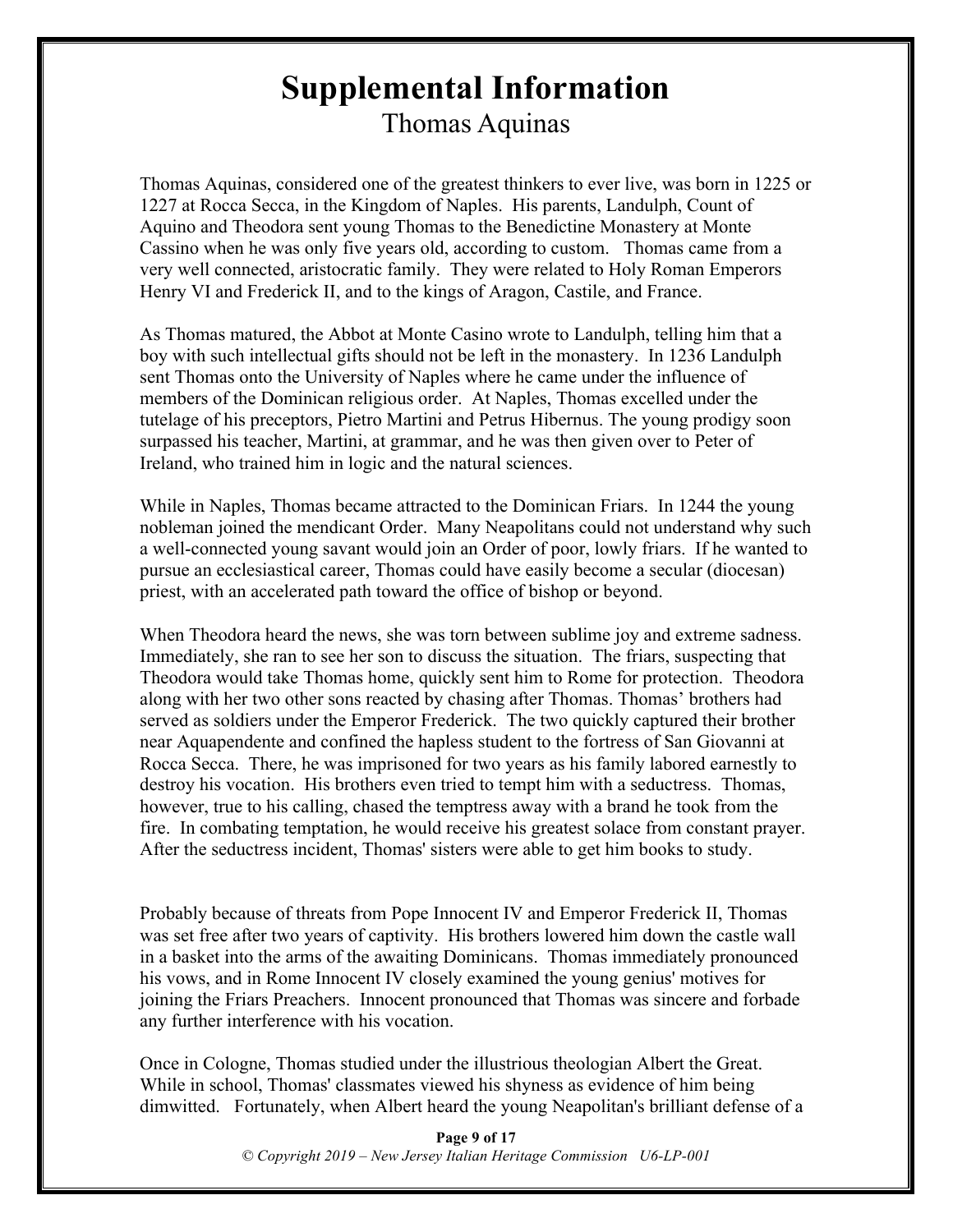difficult thesis, he exclaimed: "We call this young man a dumb ox, but his bellowing in doctrine will one day resound throughout the world."

Resound around the world it did. Thomas Aquinas of southern Italy is considered one of the greatest philosophers and thinkers to have ever lived. He studied the works of Aristotle, which had been lost to Western scholars for centuries, and he reconciled the ancient pagan philosophy with Christian teaching. Thomas' synthesis became the philosophical underpinning for Catholicism for the next seven hundred years. His methods became known as Scholasticism, and they dominated Western thought until the beginning of the Age of Reason and the Enlightenment.

While Thomas' greatest contributions to philosophy and to theology are discussed in his *Summa Contra Gentiles* (1259-1267), *Summa Theologiae* (1265-1273), *De Veritate* (1256-1259), *De Anima* (1259-1267), the "Angelic Doctor" also made momentous contributions to the field of law, especially in the context of Natural Law. Natural Law is the law that humans by their very nature must follow. If human behavior contradicts Natural Law, the behavior is considered disordered, something contrary to human nature itself. The American Founders appealed to this notion of Natural Law when declaring their independence from Great Britain. They reasoned that Britain's treatment of the American colonies had violated the natural order of things. They claimed that the British King George III had denied the colonists' their natural rights --- rights inherent to their humanity.

From Aristotle's *Ethics* and *Politics*, Thomas taught that there was a Natural Law that was distinguished from conventional or man-made law. Natural Law is derived directly from the natural order of things and from innate propensities of human nature. The law requires general rules of personal conduct and social conduct that are derived rationally from nature. Whereas, Aristotle distinguishes between two types of law, Thomas explains that there are four types of law. To the "Prince of Scholasticism," all humans, as part of God's plan, are subject to his eternal law. Eternal law is God's rule of the universe, his rule over all creation. This rule includes control of all scientific, supernatural, or moral laws. The eternal law is God's unalterable rule and control over all things. Natural law, however, is the portion of the eternal law that humans can comprehend. One does not have to be Christian to comprehend natural law, as it deduced through reason. Humans follow God's eternal law through the natural law-- an inborn instinct to do good things. Something is in accord with natural law if there is an intrinsic inclination to it and if nature does not produce the contrary. Thomas explains, ". . . the light of natural reason, whereby we discern what is good and what is evil, which is the function of the natural law, is nothing else than an imprint on us of a divine light."

Thomas, like Aristotle, does recognize man-made or human law as statutes and legislation contrived by humans. His fourth type of law is divine law, which is the specifically revealed will of God for humanity's supernatural or religious end. Aquinas claims that this law is God's revelation to humanity. Things like the Incarnation, or the Virgin Birth of Christ can only be known through revelation, not through reason. Thomas' views on law, in general, and natural law, in particular, found an audience in Christian Europe because Christians believed in a rational universe, and they believed that values have an objective foundation.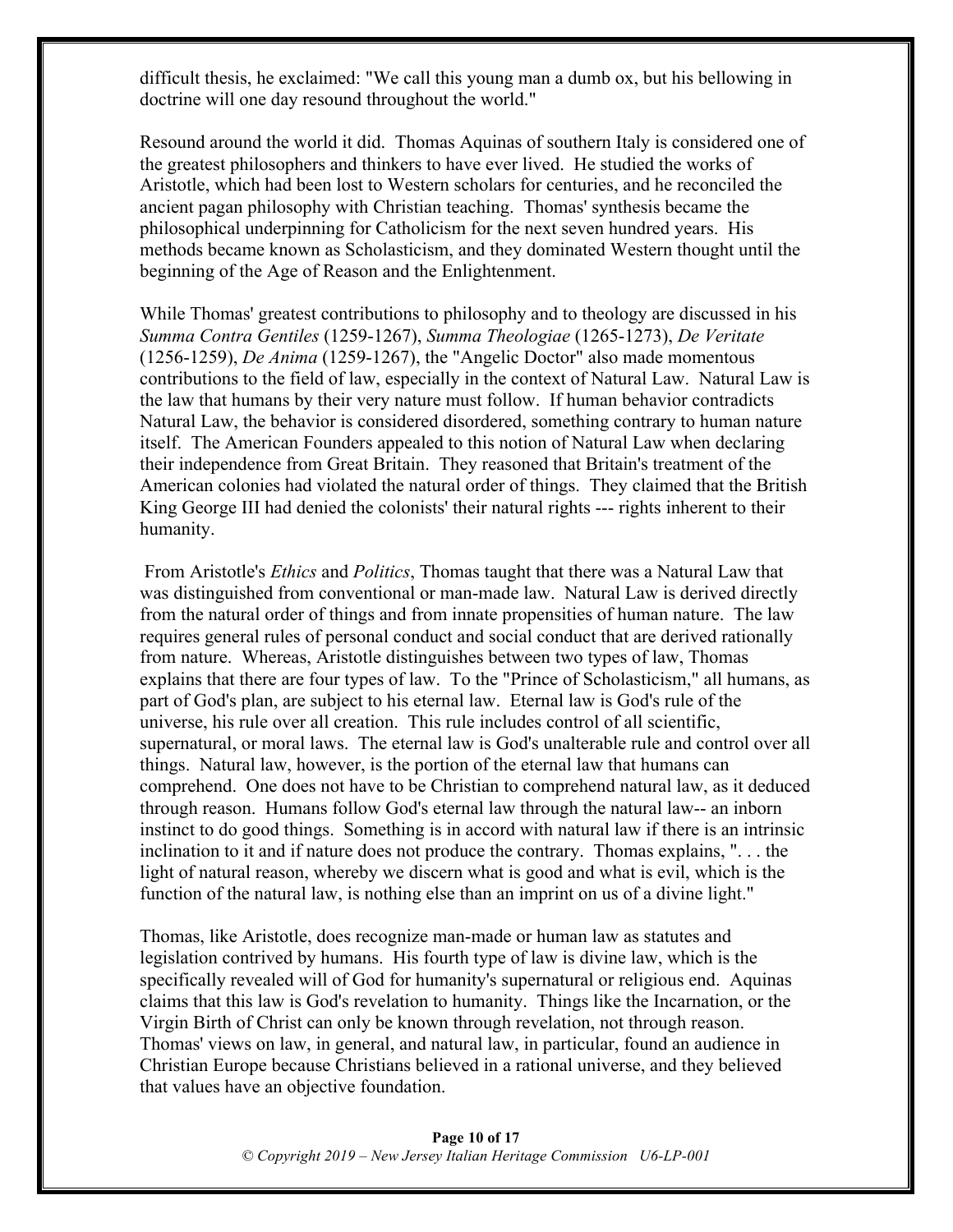Natural Law continued to find audiences throughout Europe. By the sixteenth century Richard Hooker took great care to discuss Natural Law and he was followed in the seventeenth century, by English philosophers Algernon Sidney and John Locke. From these precedents, the American Founders could begin to justify revolution and certain basic rights inherit to humanity, by virtue of their humanity. The Founders believed that inalienable rights were prior to government, not privileges given by government. Great thinkers like Thomas Aquinas of Rocca Secca put Western thought firmly on the path to comprehending that "If our nature were different, our duties would be different" and conversely, if our nature were different, our rights would be different.

#### **Sources:**

- D. J. Kennedy, transcribed by Kevin Cawley. *New Advent, Catholic Encyclopedia.* http://www.newadvent.org/cathen/14663b.htm.
- John Feilding, "The Founding Father's View of Natural Law," *The Christian Statesman,*  Volume 42, Number1.
- Ian P. McGreal, editor. *Great Thinkers of the Western World.* New York: Harper Collins, Publishers, 1992.
- Ed. L. Miller, *Questions that Matter: An Invitation to Philosophy*. New York: The McGraw-Hill Companies, Inc., 1996.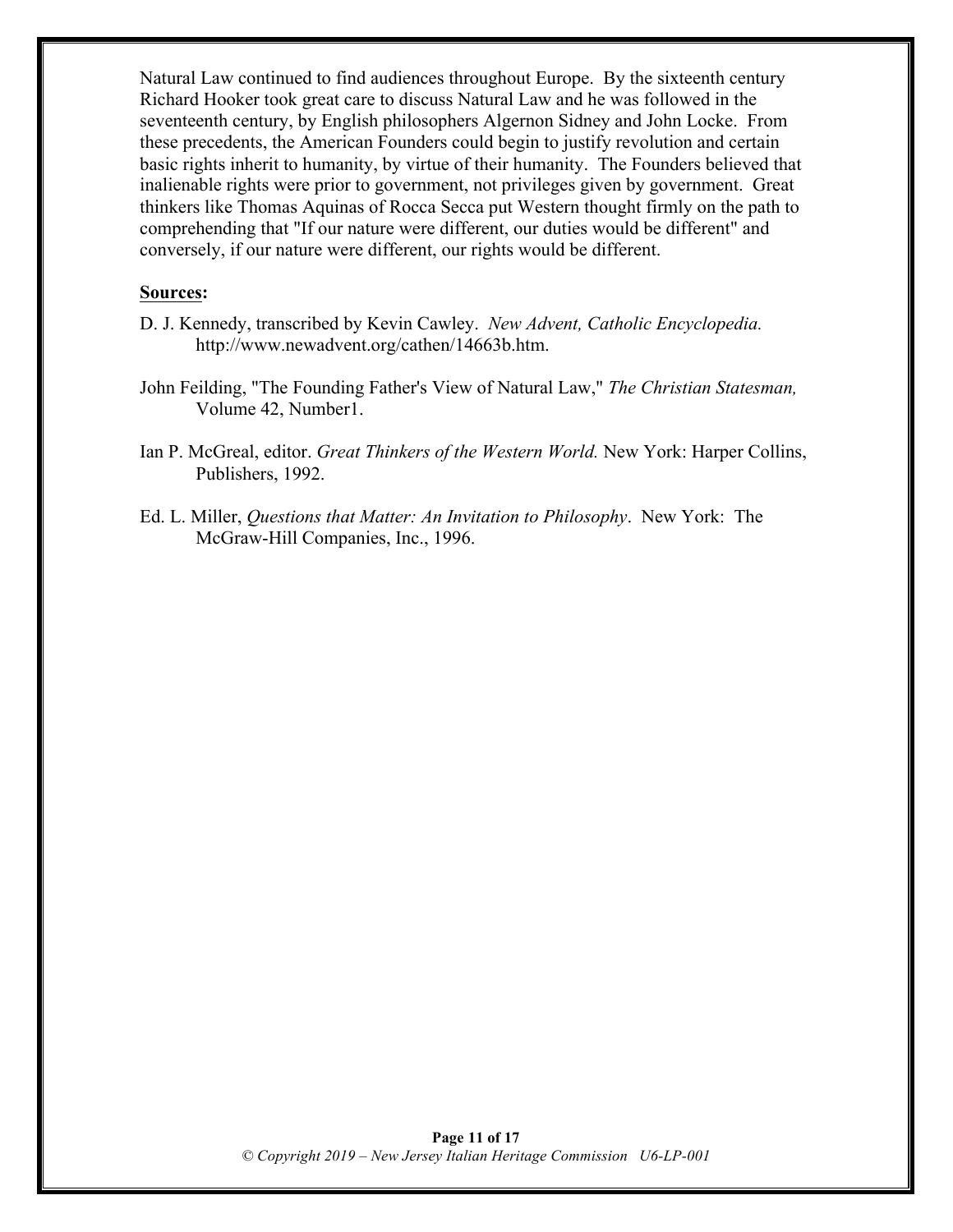# **New Jersey Student Learning Standards Social Studies**

6.1.12.A.2.a Assess t he importance of the intellectual origins of the Foundational Documents (i.e., Declaration of Independence, the Constitution, and Bill of Rights) and assess their importance on the spread of democracy around the world.

# **English Language Arts**

RI.9-10.1. Accurately cite strong and thorough textual evidence, (e.g., via discussion, written response, etc.) and make relevant connections, to support analysis of what the text says explicitly as well as inferentially, including determining where the text leaves matters uncertain.

RI.9-10.2. Determine a central idea of a text and analyze how it is developed and refined by specific details; provide an objective summary of the text.

RI.9-10.4 Determine the meaning of words and phrases as they are used in a text, including figurative, connotative, and technical meanings; analyze the cumulative impact of specific word choices on meaning and tone (e.g., how the language of a court opinion differs from that of a newspaper).

RI.9-10.6. Determine an author's point of view or purpose in a text and analyze how an author uses rhetorical devices to advance that point of view or purpose.

RI.9-10.7. Analyze various perspectives as presented in different mediums (e.g., a person's life story in both print and multimedia), determining which details are emphasized in each account.

RI.9-10.8. Describe and evaluate the argument and specific claims in a text, assessing whether the reasoning is valid and the evidence is relevant and sufficient; identify false statements and reasoning.

RI.9-10.9. Analyze and reflect on (e.g. practical knowledge, historical/cultural context, and background knowledge) documents of historical and literary significance, (e.g., Washington's Farewell Address the Gettysburg Address, Roosevelt's Four Freedoms speech, King's "Letter from Birmingham Jail", Declaration of the Rights of Man and Citizen, U.N. Universal Declaration of Human Rights, etc.), including how they relate in terms of themes and significant concepts

RI.11-12.1. Accurately cite strong and thorough textual evidence, (e.g., via discussion, written response, etc.), to support analysis of what the text says explicitly as well as inferentially, including determining where the text leaves matters uncertain.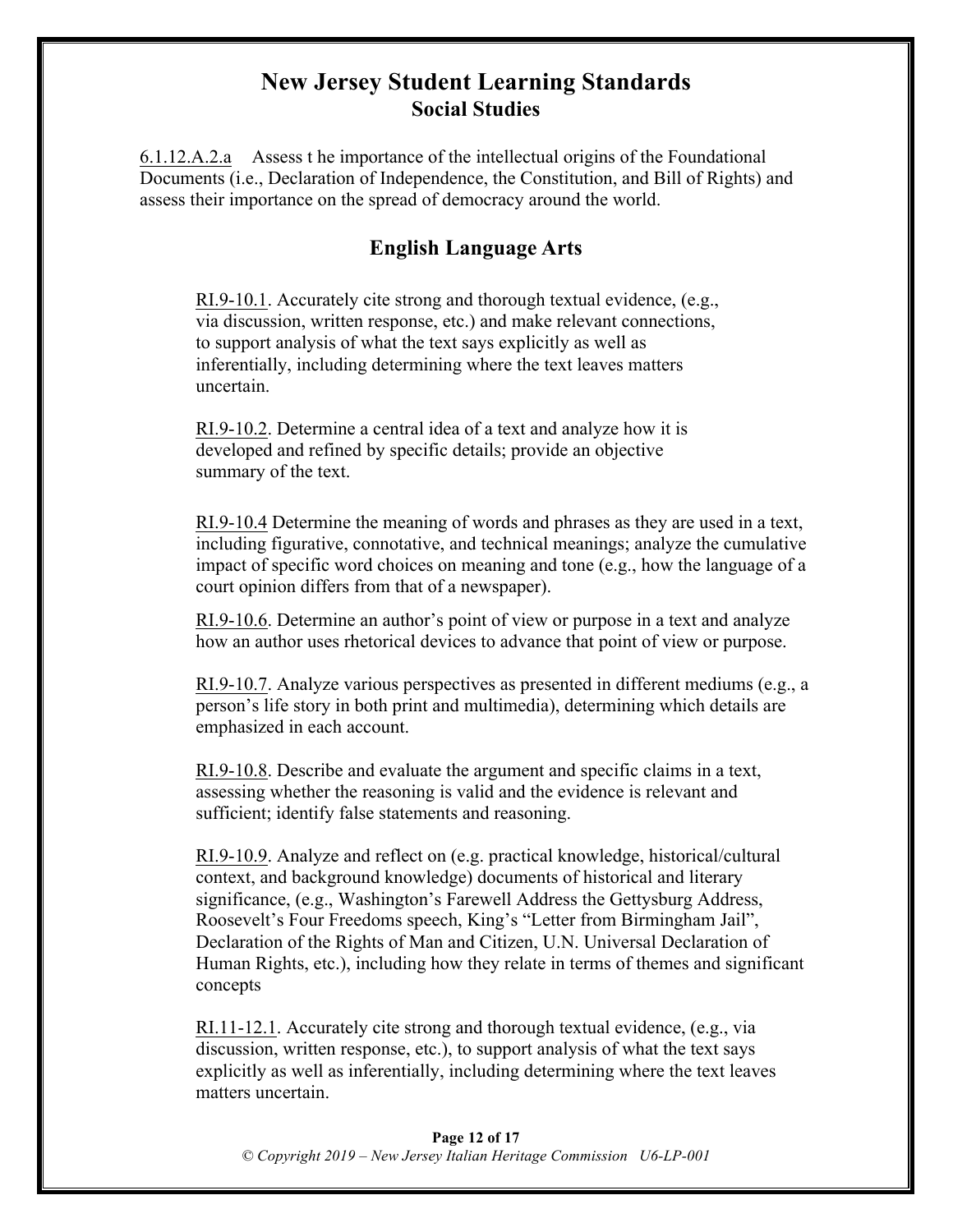RI.11-12.2. Determine two or more central ideas of a text, and analyze their development and how they interact to provide a complex analysis; provide an objective summary of the text.

RI.11-12.4 Determine the meaning of words and phrases as they are used in a text, including figurative, connotative, and technical meanings; analyze how an author uses and refines the meaning of a key term or terms over the course of a text (e.g., how Madison defines faction in Federalist No. 10).

RI.11-12.6 Determine an author's point of view or purpose in a text in which the rhetoric is particularly effective, analyzing how style and content contribute to the power, persuasiveness or beauty of the text.

RI.11-12.7 Integrate and evaluate multiple sources of information presented in different media or formats (e.g., visually, quantitatively) as well as in words in order to address a question or solve a problem.

RI.11-12.8. Describe and evaluate the reasoning in seminal U.S. and global texts, including the application of constitutional principles and use of legal reasoning (e.g., in U.S. Supreme Court majority opinions and dissents) and the premises […]

RI.11-12.9. Analyze and reflect on (e.g. practical knowledge, historical/cultural context, and background knowledge) documents of historical and literary significance for their themes, purposes and rhetorical features, including primary source documents relevant to U.S. and/or global history.

RH.9-10.1. Accurately cite strong and thorough textual evidence, to support analysis of primary and secondary sources, attending to such features as the date and origin of the information.

RH.9-10.2. Determine the theme, central ideas, key information and/or perspective(s) presented in a primary or secondary source; provide an accurate summary that makes clear the relationships among the key details and ideas.

RH.9-10.4. Determine the meaning of words and phrases as they are used in a text, including vocabulary describing political, social, or economic aspects of history and the social sciences; analyze the cumulative impact of specific word choices on meaning and tone.

RH.9-10.6. Compare the point of view of two or more authors in regards to how they treat the same or similar topics, including which details they include and emphasize in their respective accounts.

RH.9-10.9. Compare and contrast treatments of the same topic, or of various perspectives, in several primary and secondary sources; analyze how they relate in terms of themes and significant historical concepts.

RH.11-12.1. Accurately cite strong and thorough textual evidence, (e.g., via

**Page 13 of 17** *© Copyright 2019 – New Jersey Italian Heritage Commission U6-LP-001*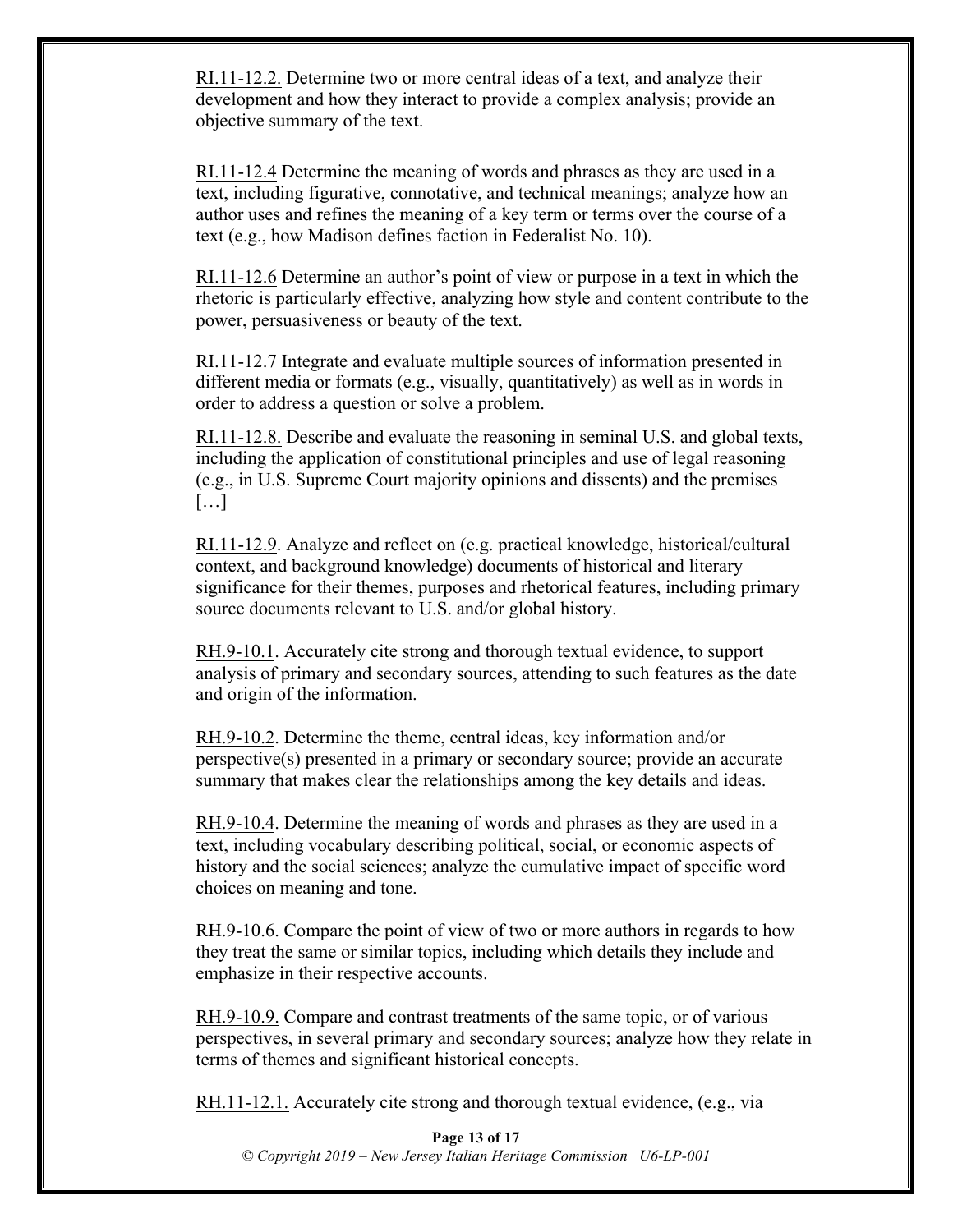discussion, written response, etc.), to support analysis of primary and secondary sources, connecting insights gained from specific details to develop an understanding of the text as a whole.

RH.11-12.2. Determine the theme, central ideas, information and/or perspective(s) presented in a primary or secondary source; provide an accurate summary of how key events, ideas and/or author's perspective(s) develop over the course of the text.

RH.11-12.6. Evaluate authors' differing perspectives on the same historical event or issue by assessing the authors' claims, reasoning, and evidence.

RH.11-12.8. Evaluate an author's claims, reasoning, and evidence by corroborating or challenging them with other sources.

W.9-10.1. Write arguments to support claims in an analysis of substantive topics or texts, using valid reasoning and relevant and sufficient evidence.

W.9-10.1a. Introduce precise claim(s), distinguish the claim(s) from alternate or opposing claims, and create an organization that establishes clear relationships among claim(s), counterclaims, reasons, and evidence.

W.9-10.1b. Develop claim(s) and counterclaims avoiding common logical fallacies, propaganda devices, and using sound reasoning, supplying evidence for each while pointing out the strengths and limitations of both in a manner that anticipates the audience's knowledge level and concerns.

W.9-10.1c Use transitions (e.g. words, phrases, clauses) to link the major sections of the text, create cohesion, and clarify the relationships between claim(s) and reasons, between reasons and evidence, and between claim(s) and counterclaims.

W.9-10.1d. Establish and maintain a style and tone appropriate to the audience and purpose (e.g. formal and objective for academic writing) while attending to the norms and conventions of the discipline in which they are writing.

W.9-10.1e. Provide a concluding paragraph or section that supports the argument presented.

W.9-10.2. Write informative/explanatory texts to examine and convey complex ideas, concepts, and information clearly and accurately through the effective selection, organization, and analysis of content.

W.9-10.2a. Introduce a topic; organize complex ideas, concepts, and information to make important connections and distinctions; include formatting (e.g., headings), graphics (e.g., figures, tables), and multimedia when useful to aiding comprehension.

W.9-10.2b. Develop the topic with well-chosen, relevant, and sufficient facts,

**Page 14 of 17** *© Copyright 2019 – New Jersey Italian Heritage Commission U6-LP-001*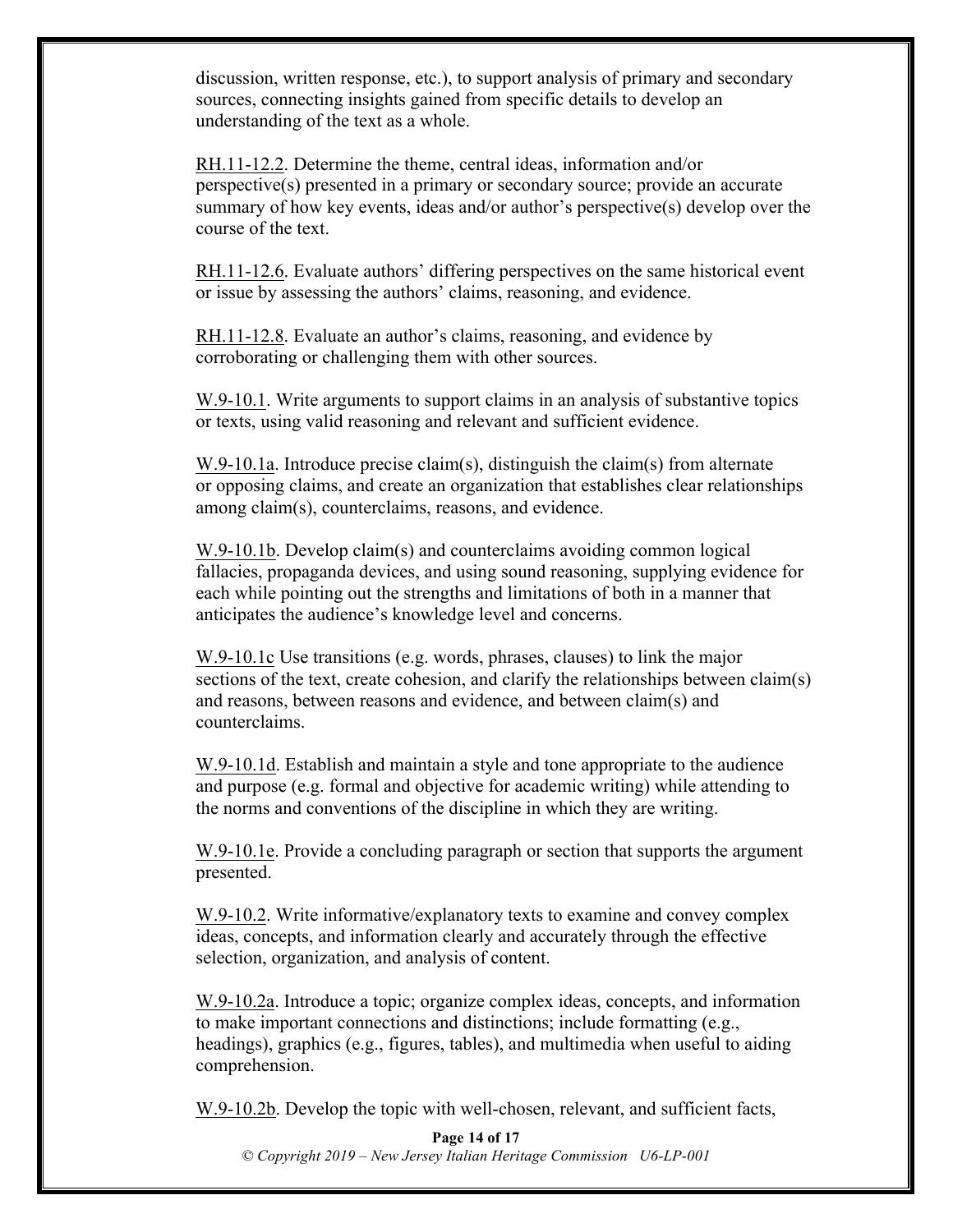extended definitions, concrete details, quotations, or other information and examples appropriate to the audience's knowledge of the topic.

W.9-10.2c. Use appropriate and varied transitions to link the major sections of the text, create cohesion, and clarify the relationships among complex ideas and concepts.

W.9-10.2d. Use precise language and domain-specific vocabulary to manage the complexity of the topic.

W.9-10.2e. Establish and maintain a style and tone appropriate to the audience and purpose (e.g. formal and objective for academic writing) while attending to the norms and conventions of the discipline in which they are writing.

W.9-10.2f. Provide a concluding paragraph or section that supports the argument presented (e.g., articulating implications or the significance of the topic).

W.9-10.3. Write narratives to develop real or imagined experiences or events using effective technique, well-chosen details, and well structured event sequences.

W.9-10.3,a. Engage and orient the reader by setting out a problem, situation, or observation, establishing one or multiple point(s) of view, and introducing a narrator and/or characters; create a smooth progression of experiences or events.

W.9-10.3b. Use narrative techniques, such as dialogue, pacing, description, reflection, and multiple plot lines, to develop experiences, events, and/or characters.

W.9-10.3, c. Use a variety of techniques to sequence events so that they build on one another to create a coherent, complete and comprehensive piece.

W.9-10.3,d. Use precise words and phrases, telling details, and sensory language to convey a vivid picture of the experiences, events, setting, and/or characters.

W.9-10.3c. Provide a conclusion that follows from and reflects on what is experienced, observed, or resolved over the course of the narrative.

W.9-10.5. Develop and strengthen writing as needed by planning, revising, editing, rewriting, trying a new approach, or consulting a style manual (such as MLA or APA Style), focusing on addressing what is most significant for a specific purpose and audience. (Editing for conventions should demonstrate command of Language standards 1–3 up to and including grades 9–10)

W.11-12.1. Write arguments to support claims in an analysis of substantive topics or texts, using valid reasoning and relevant and sufficient evidence.

**Page 15 of 17** *© Copyright 2019 – New Jersey Italian Heritage Commission U6-LP-001*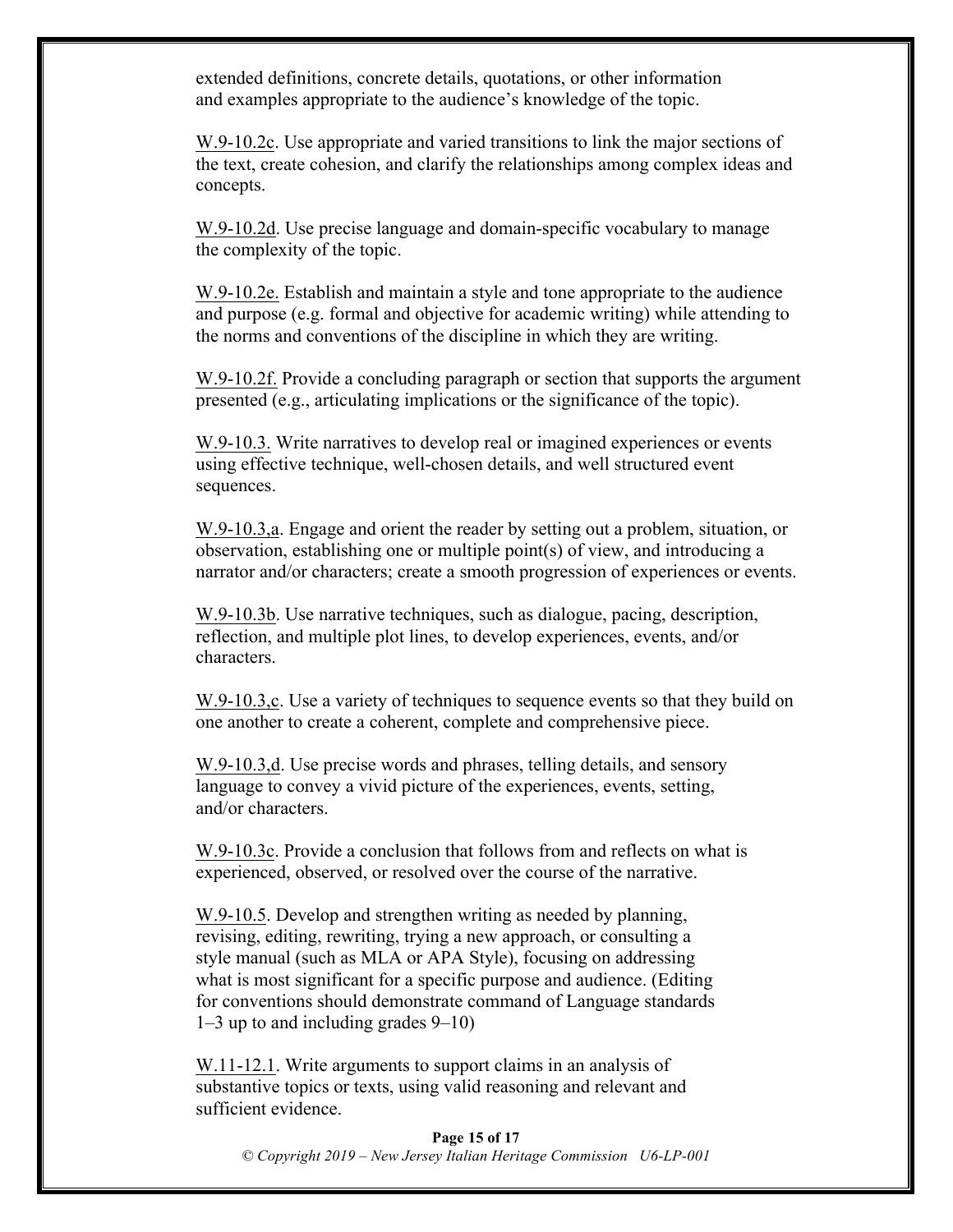W.9-10.1a. Introduce precise, knowledgeable claim(s), establish the significance of the claim(s), distinguish the claim(s) from alternate or opposing claims, and create an organization that logically sequences claim(s), counterclaims, reasons, and evidence.

W.9-10.1b. Develop claim(s) and counterclaims avoiding common logical fallacies and using sound reasoning and thoroughly, supplying the most relevant evidence for each while pointing out the strengths and limitations of both in a manner that anticipates the audience's knowledge level, concerns, values, and possible biases.

W.9-10.1c Use transitions (e.g. words, phrases, clauses) to link the major sections of the text, create cohesion, and clarify the relationships between claim(s) and reasons, between reasons and evidence, and between claim(s) and counterclaims.

W.9-10.1d Establish and maintain a style and tone appropriate to the audience and purpose (e.g. formal and objective for academic writing) while attending to the norms and conventions of the discipline in which they are writing.

W.9-10.1e. Provide a concluding paragraph or section that supports the argument presented (e.g., articulating implications or the significance of the topic).

W.11-12.2. Write informative/explanatory texts to examine and convey complex ideas, concepts, and information clearly and accurately through the effective selection, organization, and analysis of content.

W.11-12.2a. Introduce a topic; organize complex ideas, concepts, and information so that each new element builds on that which precedes it to create a unified whole; include formatting (e.g., headings), graphics (e.g., figures, tables), and multimedia when useful to aiding comprehension.

W.11-12.2b. Develop the topic thoroughly by selecting the most significant and relevant facts, extended definitions, concrete details, quotations, or other information and examples appropriate to the audience's knowledge of the topic.

W.11-12.2c. Use appropriate and varied transitions and syntax to link the major sections of the text, create cohesion, and clarify the relationships among complex ideas and concepts.

W.11-12.2d. Use precise language, domain-specific vocabulary, and techniques such as metaphor, simile, and analogy to manage the complexity of the topic.

**Page 16 of 17** *© Copyright 2019 – New Jersey Italian Heritage Commission U6-LP-001*